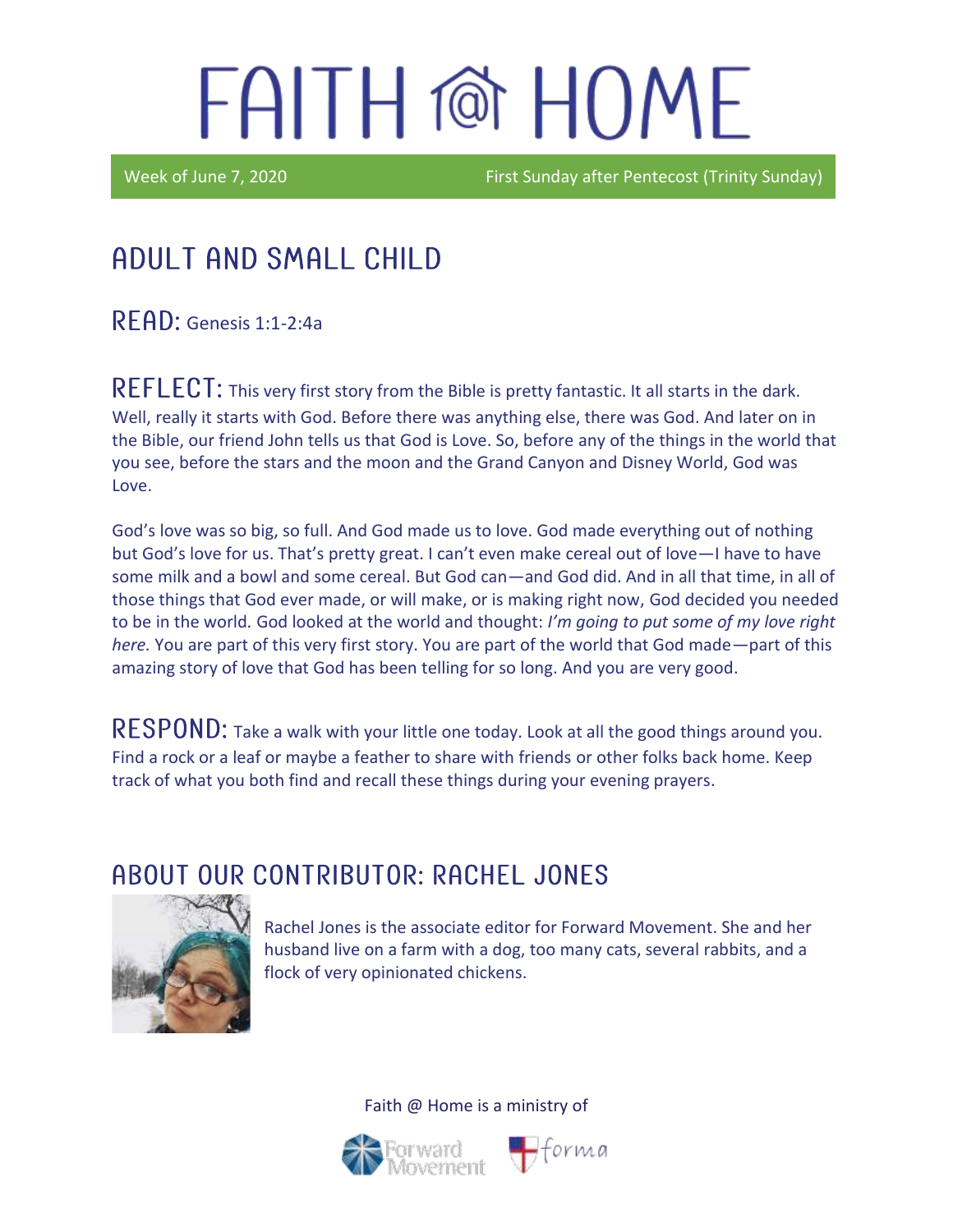Week of June 7, 2020 **First Sunday after Pentecost (Trinity Sunday)** 

### Ϊ Adult and elementary

 $READ:$  Matthew 28:16-20

REFLECT: I love to play sports. I love to feel the wind rushing past me as I run and I even like to feel the sweat drip down my face. In college, I played lacrosse. During my rookie year, I was responsible for our equipment. This equipment included everything we needed to play – lacrosse sticks, lacrosse balls, jerseys, extra mouth guards, and a first aid kit. Without the equipment, the lacrosse team would not be able to play our game safely.

I think of the Holy Trinity as the equipment managers for the team that we are all a part of – the Body of Christ. The Holy Trinity gives us everything we need to play the game of life.

RESPOND: Make a list of the items you need for school each day. If you do not attend school yet, think of the things you do in the morning. Some of the items that you might need for school are: a backpack, notebook, pencils, or your lunch. In the morning, most of us brush our teeth, make our beds, or help with breakfast. While you are getting equipped each morning, think of the Holy Trinity.

### ABOUT OUR CONTRIBUTOR: IMANI DRISKELL



Imani Driskell is the Director of Children's, Youth, and Family Ministries at St. Michael's-in-the-Hills Episcopal Church in Toledo, Ohio. Imani was born and raised in Brooklyn, New York and is a bagel and pizza enthusiast. She enjoys learning, teaching and speaking about Faith Formation. Her favorite novel is *The Living is Easy* by Dorothy West.



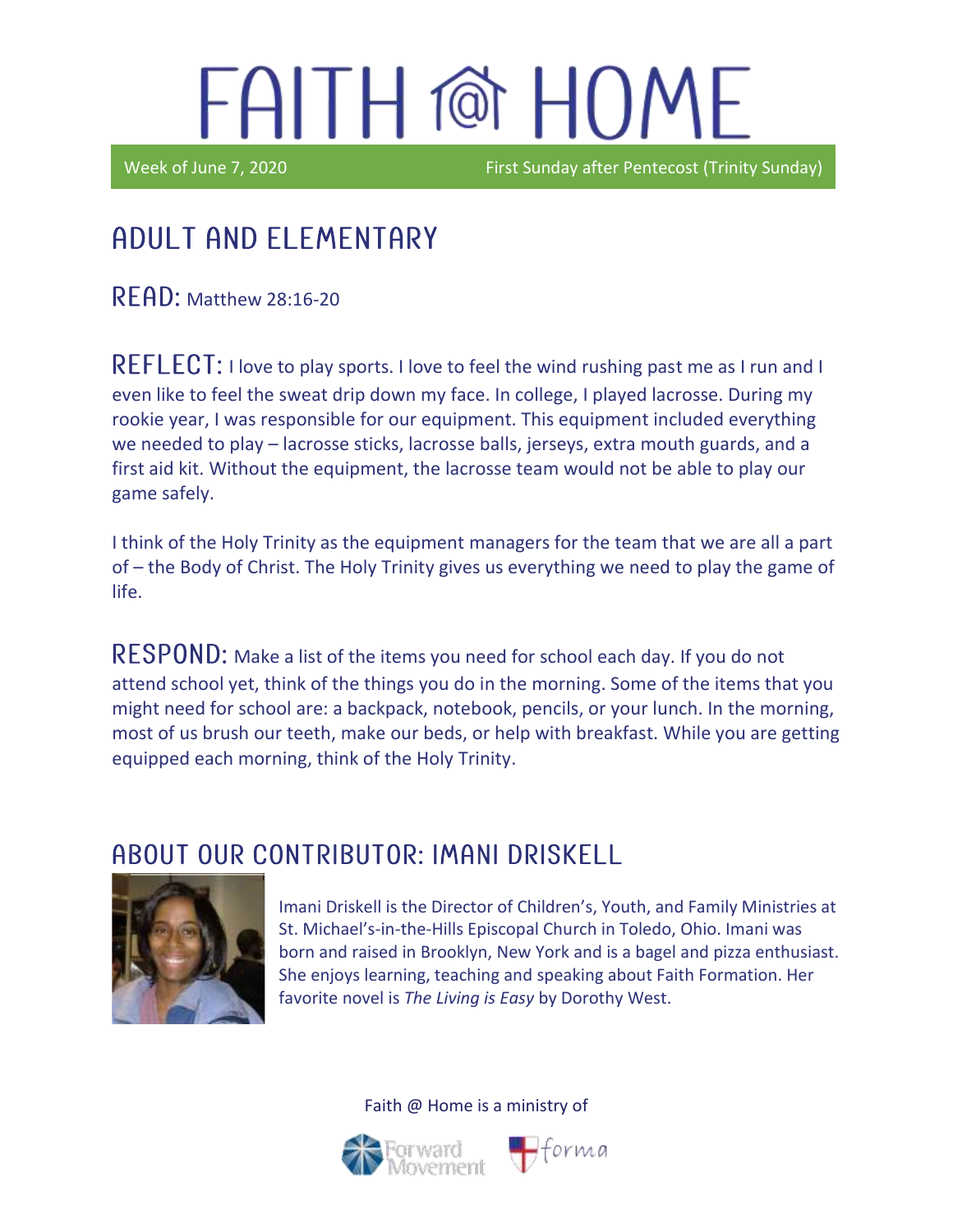Week of June 7, 2020 **First Sunday after Pentecost (Trinity Sunday**)

### Adult and youth

**READ: Matthew 28:16-20** 

REFLECT: The Trinity is one of the incredible mysteries of our faith. There is no way to fully understand it. God, Jesus, and the Holy Spirit are a big part of our sacraments, our worship services, and our prayers. Jesus charges the disciples to baptize in the name of the Father, the Son, and the Holy Spirit. This goes back to Jesus' baptism, where we have the Holy Spirit come down like a dove, and God's voice from heaven. It also is a reminder that our call as Christians is rooted in the many attributes of the Trinity. We are called to be persistent and steadfast in our faith as God was with the Israelites and the world. We are called to radically love others as Jesus did. We are called to empower and be present with others as the Holy Spirit is. While trying to understand how God is a Trinity, but also God, can start to make your head hurt, what is more important is experiencing and knowing that the Trinity is mysterious and wonderful, and that we need only read the stories of the Bible to understand all of the wonderful ways God is with and among us as Father, Son, and Holy Spirit.

RESPOND: Draw three circles that connect in the middle and the sides overlap, like a Venn diagram, but with a third circle. Where all three overlap, write "Trinity." In each circle, write where you see God, Jesus, and the Holy Spirit in your life, in the Bible, or in Church.

### A BOUT OUR CONTRIBUTOR: MAGGIE PAUL



Maggie Paul is the Assistant Director for Youth and Family Ministry at Christ Episcopal Church in Charlotte, NC where she focuses on Middle School and relational ministry as well as curriculum. She previously served at the Cathedral of St. Philip in Atlanta, GA where she developed and implemented a comprehensive Confirmation curriculum. She is very excited to bring aspects of this curriculum to her new parish. As an undergraduate with a passion for youth ministry, she served as a summer camp counselor and Episcopal student center "church mouse," and she continues to use her gifts and talents as a singer and musician to nurture her own journey and inspire others on theirs.